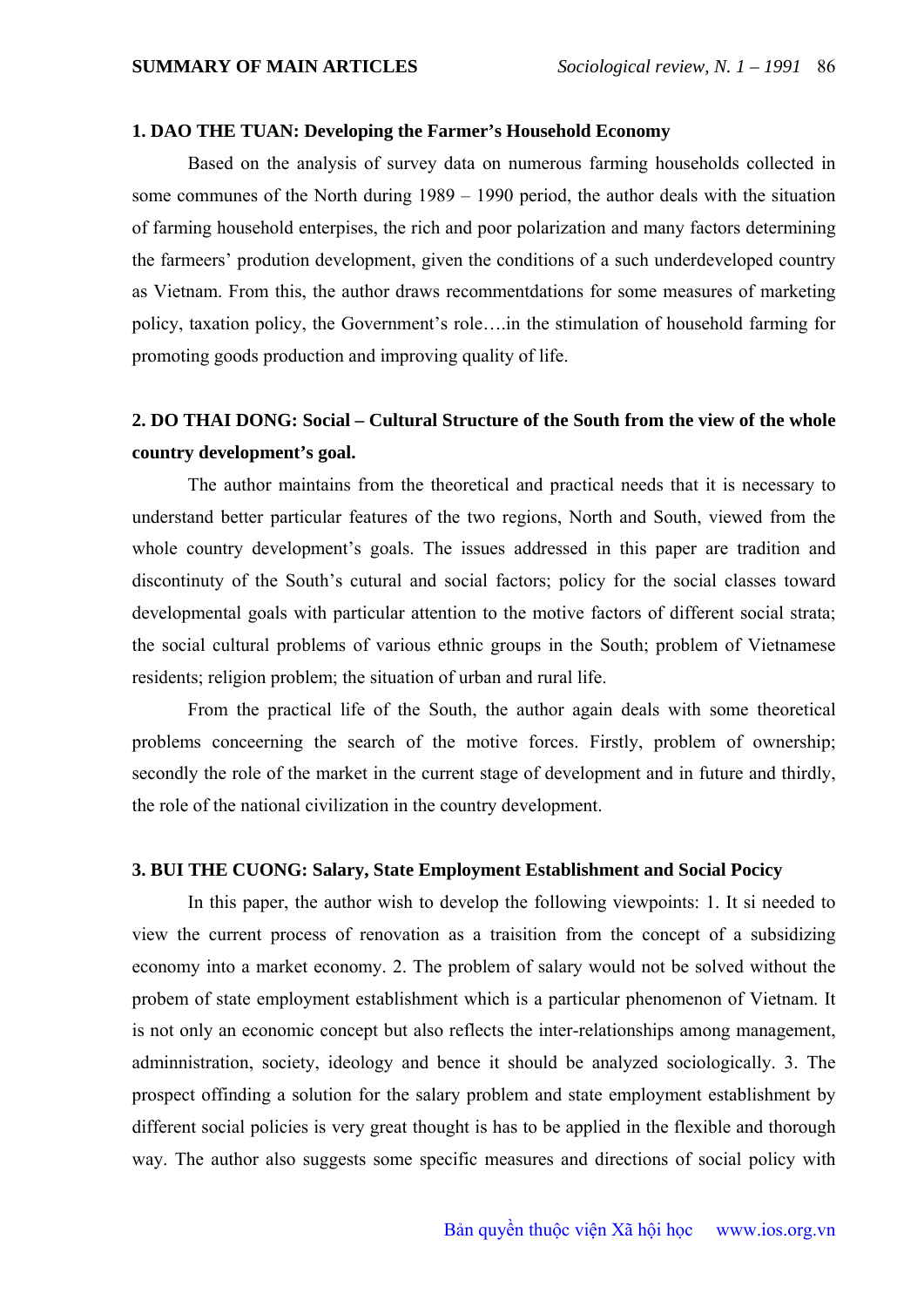### **SUMMARY OF MAIN ARTICLES** *Sociological review, N. 1 – 1991* 87

emphasis on the role of socia-psychological and managerial factor when the plan of salary reform is implemented.

# **4. INSTITUTE OF SOCIOLOGY: The Social Structure Transformation of the Northern Rural Plain under the New Economic Conditions.**

This is a summary of the final report of the research program coded A601 carried out by the Institute of Sociology, reviewed on December 12, 1990 in Hanoi. The paper concentrates on the analysis of the social structure transformation of the Northern Plain with three basic following issues:

1. The polarization of different social groups in rural areas after the policies for household and end-product contracts (April, 1988).

2. The problem of Population, Labour, Employment and Job opportunities in rural areas (or the roles of different social groups to this problem).

3. The transformation of the Social Institutions and Regulations for the interrelationship and roles of different social groups in rural areas.

With various experimental servey data and documents, the paper has analyzed, investigated and provided tentative observations about the movement and transformation of the social structure in the Northern rural plain. On the basis of this background, it draws up some recommendations and solutions aiming at the rapid promotion of the transformation towards the socialist multi-sector economy in Vietnam.

## **5. CHUNG A – HUU MINH: The Worker and the State-run Enterprises – Analysing some social aspects from several evaluations.**

The paper's expermental background is the data collected in three surveys on the working classes carried out in 1990 in Hanoi, Ho Chi Minh city and Hai Phong. Having analyzed the indicators of the workers' evaluation on their enterprises' operation and their commitment to the enterprises…., the authors have tried to determine the essence of the relationship between the workers and their enterprises given their enterprises given the circumstance of economic renovation. The authors point out finally this relatively loose relationship and the increasing tendency of workers' horizontal social mobility. Dealing with social and economic consequences of the changing relationship between the workers and their enterprises in current situation, the paper has put forward some research demands for a better understanding if this problem.

6. PHAM BICH SAN: The Commune Health Care System